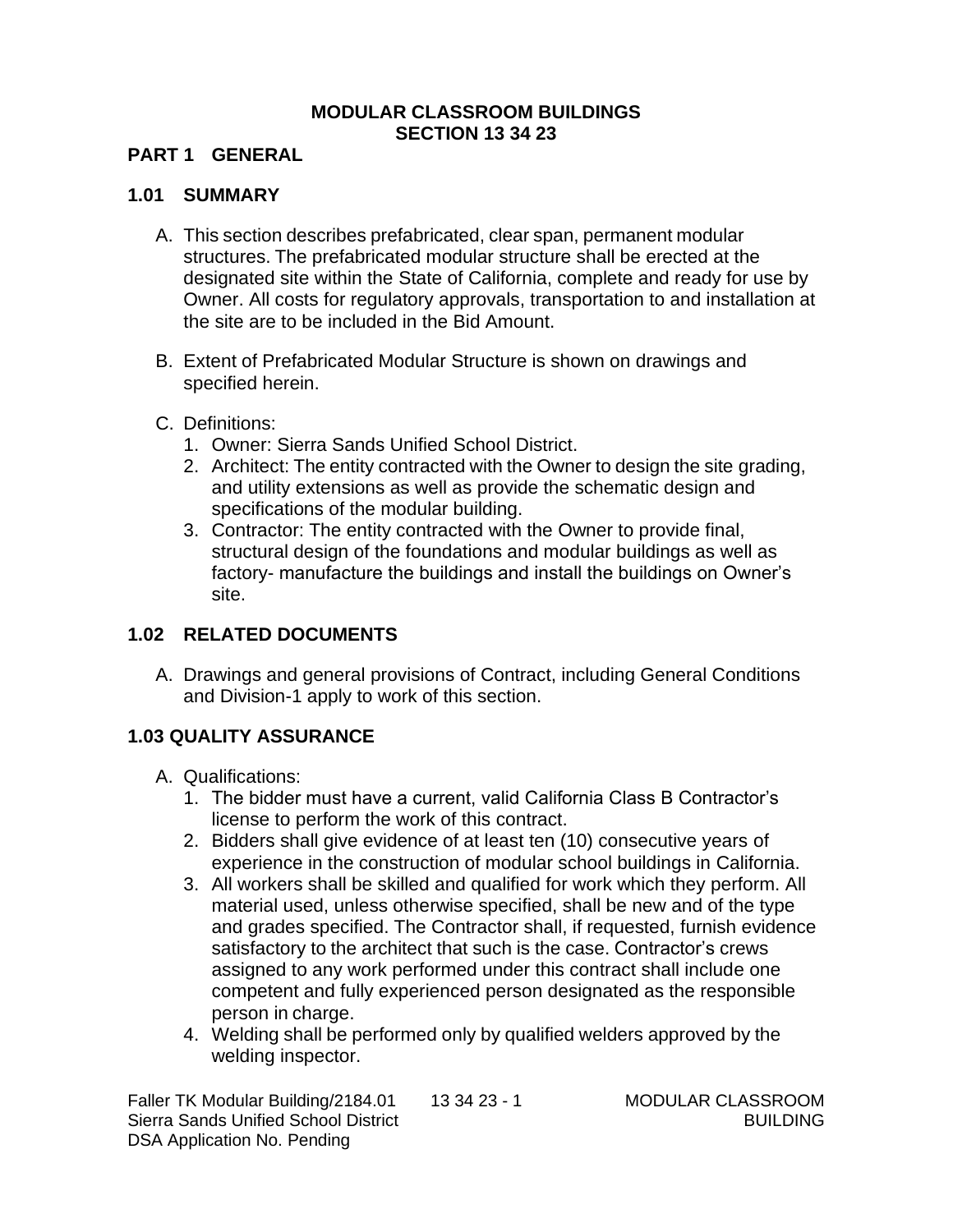- B. Quality Control:
	- 1. Governing Codes: All work and materials shall comply with the requirements of California Code of Regulations Title 24, 2019 Editions (including supplements) of Parts 1-6, Part 11 - CalGreen Code (where applicable), regulations of the State Fire Marshall, and any other applicable state or local laws, ordinances, and regulations.
	- 2. Modular building plans shall be stamped by a professional engineer registered in the State of California, or as otherwise required by governing agency. Structural calculations shall be stamped by a structural engineer registered in the State of California, or as otherwise required by governing agency.
	- 3. The legal entity that manufactures the building modules shall also be their installer; no subcontracting of final installation allowed.
	- 4. Factory Inspection: Inspection of in-plant fabrication and erection work shall be provided as required by the Division of the State Architect.

## **1.04 SUBMITTALS**

- A. General: Submit the following according to conditions of contract and Division-1 Specifications Sections.
	- 1. Pre-Bid Product Data: Submit cut sheets for all products intended for Prefabricated Modular Structure.
	- 2. Progress Drawings: Submit Pre-Check (PC) drawings for Prefabricated Modular Structure two weeks after given Notice to Proceed by Owner complete with dimensions and other information needed to verify conformance with design criteria and specifications. Minimum drawings required include floor plans, ceiling plans and exterior elevations.
	- 3. Samples: For all products or materials involving choices of color, pattern or texture, submit manufacturer's full-range color cards, or actual samples where feasible, for selection by Owner.

## **1.05 WARRANTY**

A. Contractor unconditionally guarantees that work will be done in accordance with requirements of contract and remain free of defects in workmanship and materials for a period of one (1) year from date of acceptance. Contractor agrees to repair or replace any and all work that may prove to be not in accordance with requirements or contract or that may be defective in workmanship or material within guarantee period, without any expense whatsoever to the district, ordinary wear and tear and abuse or neglect excepted.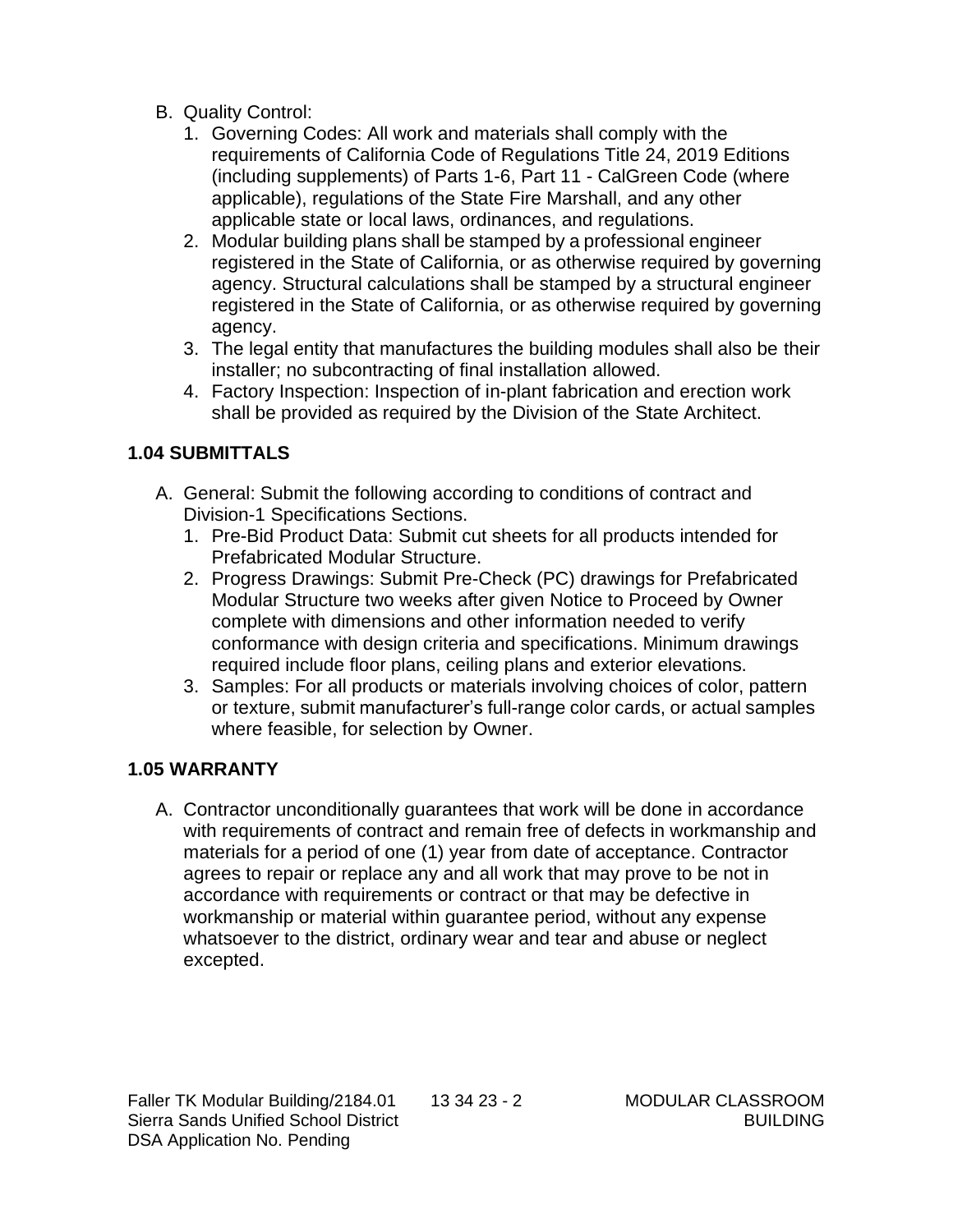B. Contractor agrees that within fourteen (14) calendar days after being notified in writing by the Owner of any work requiring repair or replacement under warranty, they will commence and prosecute with due diligence all work necessary to fulfill terms of this warranty, and to complete the work within a reasonable period of time.

#### **1.06 BUILDING DESIGN REQUIREMENTS**

- A. Building Type:
	- 1. Extent of work is shown on drawings.
	- 2. Modular buildings shall consist of all new prefabricated modules, including roof, walls, windows, finishes, electrical, plumbing, fire protection and mechanical services. Each module shall be slab-on-grade construction and be engineered by the Contractor as follows:
		- a. Building design shall be based upon a current Pre-Check PC design approved by Division of the State Architect (DSA).
			- 1) A structural steel moment frame and wood shear panel framing system (light gauge, cold-formed primary frames not allowed).
			- 2) Dimensions as shown on plans may deviate slightly in order to accommodate an approved structural system.
			- 3) Each module shall be capable of resisting all vertical and lateral loads during transportation.
	- 3. Arrange modules as shown on drawings. Components must conform to architectural design appearance shown on plans and requirements specified hereinafter. When modules are assembled, joints shall be covered with same materials as adjacent construction, blended and finished to make joints invisible or inconspicuous.
	- 4. The building contractor shall provide drawings and calculations acceptable to the Architect, meeting the provisions of the California Code of Regulations. Building Contractor shall bear all costs for production of drawings and associated structural calculations. Building Contractor shall make all revisions and corrections to those documents required by DSA and shall resubmit to Architect as required to obtain approvals.
	- 5. The Architect's decisions regarding design aesthetics shall be binding on the Contractor. Basic design loads, as well as auxiliary and collateral loads, are as follows:
		- a. Exterior walls shall be designed to withstand wind loads perpendicular to wall plane equivalent to "Exposure B, 115 mph". This requirement applies to all exterior walls of building section even though configuration of building may be such that some walls are not exposed to wind.
		- b. Roofs: Design live load of 20 psf plus ground snow load of 80 psf. All roofs shall be designed as diaphragms for resisting applied horizontal loads. Building roof shall be sloped for drainage as indicated on plans. Roof framing shall be designed to withstand wind loads equivalent to "Exposure B; 115 mph".

Faller TK Modular Building/2184.01 13 34 23 - 3 MODULAR CLASSROOM Sierra Sands Unified School District BUILDING BUILDING DSA Application No. Pending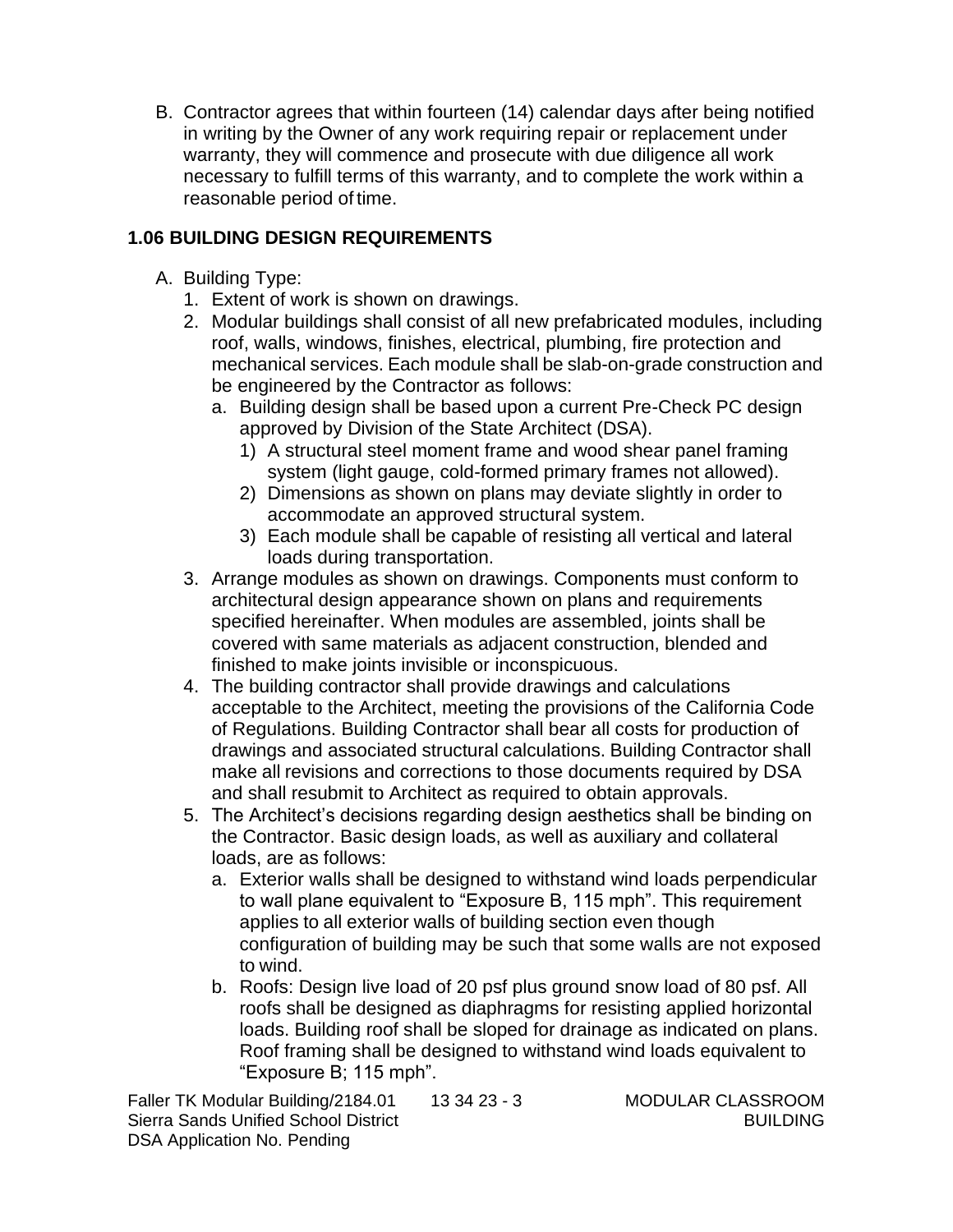- c. Design each member to withstand stresses resulting from combinations of loads that produce maximum percentage of actual to allowable stress in that member.
- B. Fabrication Criteria:
	- 1. Provide Modular Buildings as produced by a Contractor who is regularly engaged in fabrication and erection of Modular Structures of type and quality indicated.
	- 2. Design prefabricated components and necessary field connections required for erection to permit easy assembly.
- C. Energy Requirements: Manufacturer shall be responsible for providing and submitting complete energy compliance documentation and calculations as required by the California Code of Regulations, Title 24, Part 6: 2019 California Energy Code as established by the Energy Efficiency Standards for Buildings as prescribed by the California Building Standards Commission.
- D. Foundations: The building will be erected on a concrete slab foundation as shown on the drawings, designed by Modular Building Contractor and constructed by the Modular Building Contractor.
- E. Plan Approval Agency Submittal:
	- 1. Contractor's building drawings, standard details, structural calculations and specifications for building assemblies manufactured hereunder shall be submitted to architect for submittal to governing authorities in compliance with governing codes, rules and regulations
	- 2. Contractor shall assist architect as necessary to obtain stamped approval by Division of the State Architect (DSA).
	- 3. Additional drawings and instructions deemed necessary to carry out the work included in Contract shall be supplied to or by the Contractor or so prepared as to be consistent with the Contract Documents.

# **PART 2 PRODUCTS**

## **2.01 GENERAL**

- A. Refer to the following outline specification for product/technical information.
	- 1. Manufacturer shall provide written breakdown for costs (unit costs) of components for the building for potential additional costs.

## **2.02 MATERIALS**

- A. DIVISION 2: SITEWORK
	- 1. No work.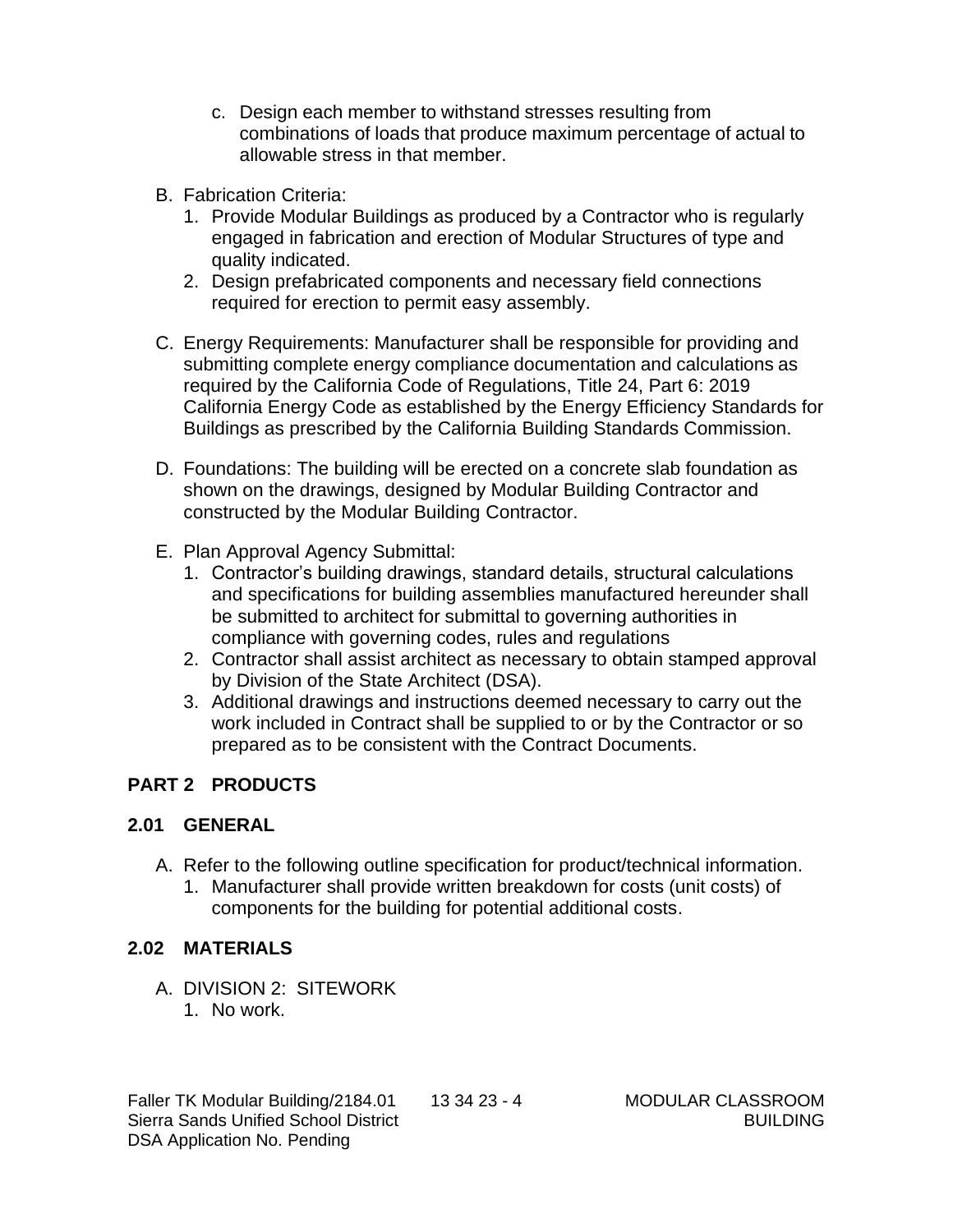- B. DIVISION 3: CONCRETE
	- 1. Section 03 21 00, Reinforcing Steel
		- a. Reinforcing for structural concrete.
		- b. Steel shall conform to ASTM A-615 grade 60. 1) #4s & smaller shall be grade 40.
	- 2. Section 03 31 00, Structural Concrete Work
		- a. Foundations:  $fc = 3000$  p.s.i.
		- b. Slabs: f'c = 3000 p.s.i.
			- 1) 0.45 maximum water-to-cement ratio.
			- 2) Membrane vapor barrier over 2" crushed rock over minimum 12" compacted fill.
			- 3) Under slab treated for termite control.
			- 4) Provide sealer & curing compound.
			- 5) Maximum slump shall be 4".
		- c. Portland cement: Conform to ASTM C150, Type V.
		- d. Aggregate: Conform to ASTM C33.
- C. DIVISION 4: MASONRY
	- 1. No Work
- D. DIVISION 5: METALS
	- 1. Section 05 12 00, Structural Steel Framing
		- a. Structural framing hardware.
		- b. Structural beams, columns, and braces.
		- c. Conform to:
			- 1. Rolled shapes: ASTM A-36.
			- 2. Pipe: ASTM A53, type E or S, grade B.
			- 3. Tubes: ASTM A 500 grade B.
			- 4. Electrode: ASTM A233, E70XX series.
			- 5. Bolts & anchors: ASTM A 307 grade A.
- E. DIVISION: 6 WOOD
	- 1. Section 06 10 00, Rough Carpentry
		- a. Quality Assurance
			- 1) Regulatory Compliance:
				- a) Conform to DSA Interpretation of Regulations and policies.
					- i) Timber Connectors and Fasteners shall be per requirements of CBC Section 2304.9.
			- 2) Grade Marking:
				- a) All timbers, lumber, or other dimensional structural wood products shall be grade-stamped by an agency certified by the Board of Review of the American Lumber Standards Committee (ALS) and manufactured in accordance with current product standard PS 20 as published by the Department of Commerce.
				- b) Plywood shall be manufactured under the specifications and provisions of US Product Standard PS 1-07.

Faller TK Modular Building/2184.01 13 34 23 - 5 MODULAR CLASSROOM Sierra Sands Unified School District BUILDING BUILDING DSA Application No. Pending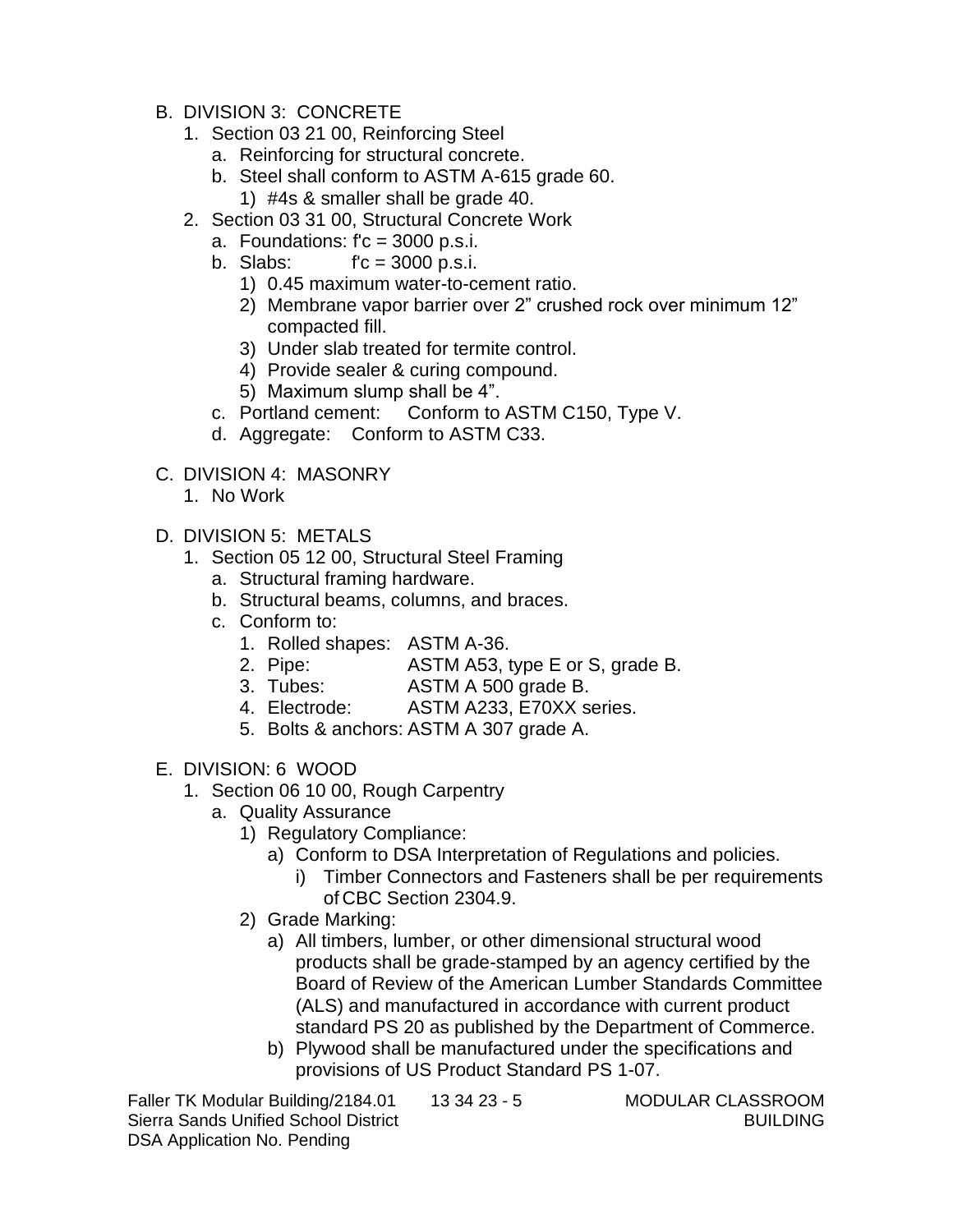- i) Comply with the requirements of American Plywood Association: PRP- 108.
- 3) Lumber shall be:
	- a) Douglas fir-larch per WCLB grading rule no. 17.
		- i) Joists & Planks: No. 1, S-dry.
		- ii) Beams & Stringers: Select Structural (FB: 1600).
		- iii) Posts & Timbers: No. 1.
			-
		- iv) Other lumber: Construction grade, S-dry.
- v) Plywood Sheathing: Structural I, C-D with exterior glue. 2. Section 06 19 10, Engineered Wood Product
	- a. Quality Assurance
		- 1) General:
			- a) Engineered wood products shall have current model code evaluation/research reports that are acceptable to authorities having jurisdiction and that evidence compliance for the application indicated with specified requirements and the building code in effect for this Project.
				- i) Identification Markings:
					- aa) Each member shall be stamped with an identifying mark showing the ICC-ESR Evaluation Number and the manufacturer logo.
		- 2) Laminated Veneer:
			- a) Lumber manufactured by laminating wood veneers in a continuous press using an exterior-type adhesive complying with ASTM D2559 to produce members with grain of veneers parallel with their lengths and complying with the following requirements:
				- i) Veneer Characteristics:
					- aa) Douglas fir or southern pine veneers of varying thickness by widths and lengths standard with manufacturer, end-jointed with a tap-joint, butt joint, or scarf joint.
		- 3) Materials:
			- a) Subject to compliance with requirements, materials that may be incorporated into the work include, but are not limited to, the following:
				- i) Laminated Veneer Lumber:
					- aa) Headers and beams and studs: MICRO-LAM LVL by Truss Joist Corporation; ICBO number: ER 4979.
				- ii) Wood-I-Joist:
					- aa) Georgia Pacific Corp.
					- bb) Louisiana-Pacific Corp.;
					- cc) TrusJoist/Weyerhaeuser.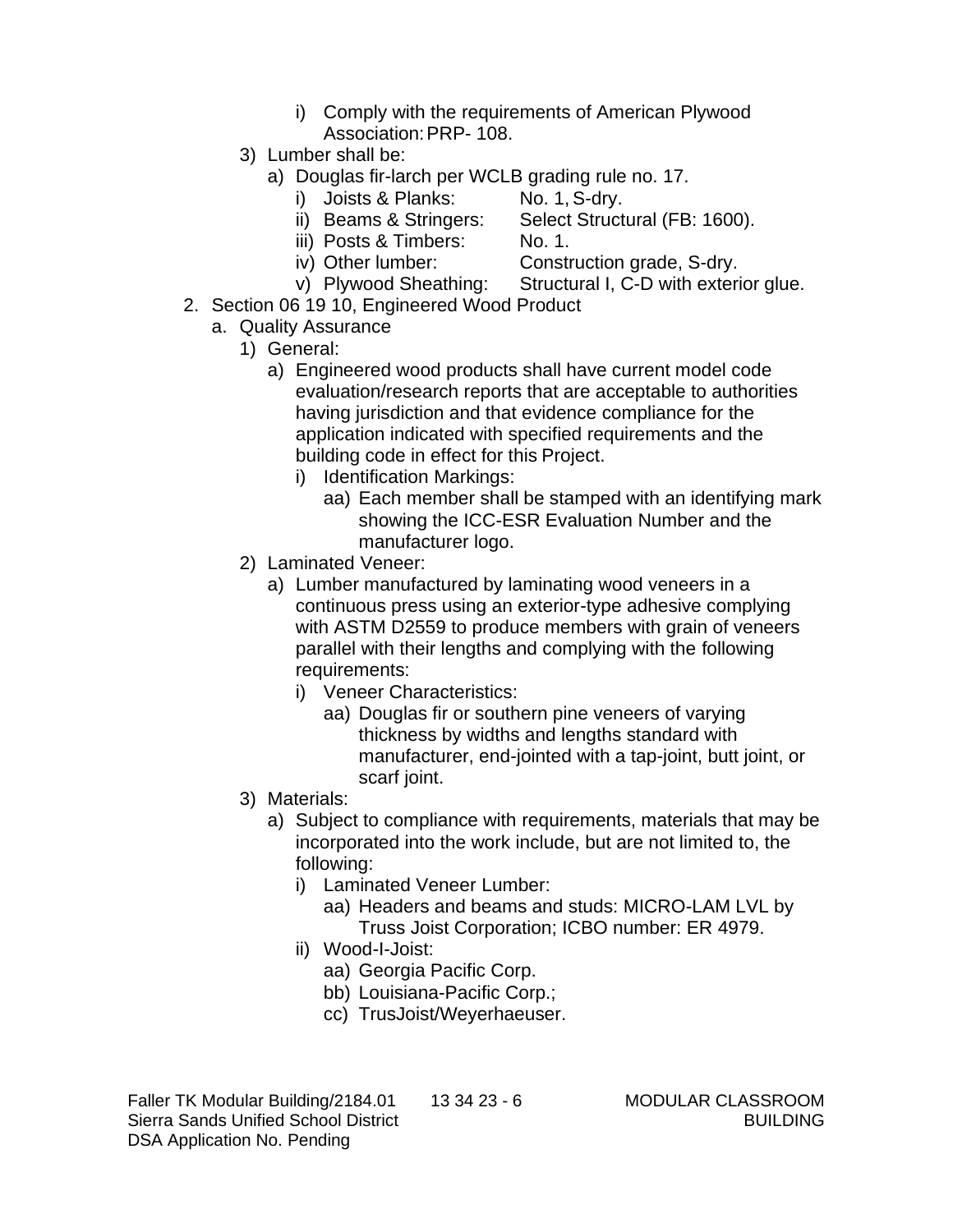- 3. Section 06 19 20, Manufactured Wood Chord Joists
	- a. Division of the State Architect approved pre-designed wood chord joists (I-joists).
	- b. Acceptable manufacturers are as follows:
		- 1) Truss-Joist McMillan.
		- 2) Standard Structures, Inc.
- 4. Section 06200, Finish Carpentry
	- a. Installation of hollow metal frames; provide additional jamb anchor 6" above bottom of door
- F. DIVISION 7: THERMAL & MOISTURE PROTECTION
	- 1. Section 07 21 00, Insulation
		- a. Fiberglass Batt Thermal Insulation:
			- 1) Wall insulation:
				- a) Exterior walls: R-19
			- 2) Roof insulation:
				- a) Rafters: R-38
		- b. Semi-rigid Mineral Fiber Sound Attenuation Batt:
			- 1) Sound batt installed where indicated on Drawings.
				- a) Sound walls: R-11
	- 2. Section 07 41 13, Metal Roof Panels
		- a. 24-gauge preformed metal roofing (minimum):
			- 1) Minimum five (5) year weather tightness guarantee is required from the installation contractor.
			- 2) Work shall conform to the standards set forth in the SMACNA Architectural Sheet Metal Manual.
			- 3) Finish:
				- a) Oven cured, 1 mil thick, fluoropolymer coating.
					- i) KYNAR 500 or equal.
					- ii) Custom color as selected by Architect.
		- b. Warranty:
			- 1) Manufacturer:
				- a) Twenty (20) year paint finish guarantee.
			- 2) Installation Contractor:
				- a) Five (5) year weather tightness guarantee.
	- 3. Section 07 6 20, Sheet Metal Flashing and Trim
		- a. Quality Control Field Testing:
			- 1) Running or standing water testing may be required of the work of this Section to demonstrate water tightness of work.
			- 2) Use full lengths of material to minimize the number of joints.
			- 3) Sheet metal and accessories shall be left free of dirt, grease, acids, or other compounds which may inhibit the proper bonding of paint finishes.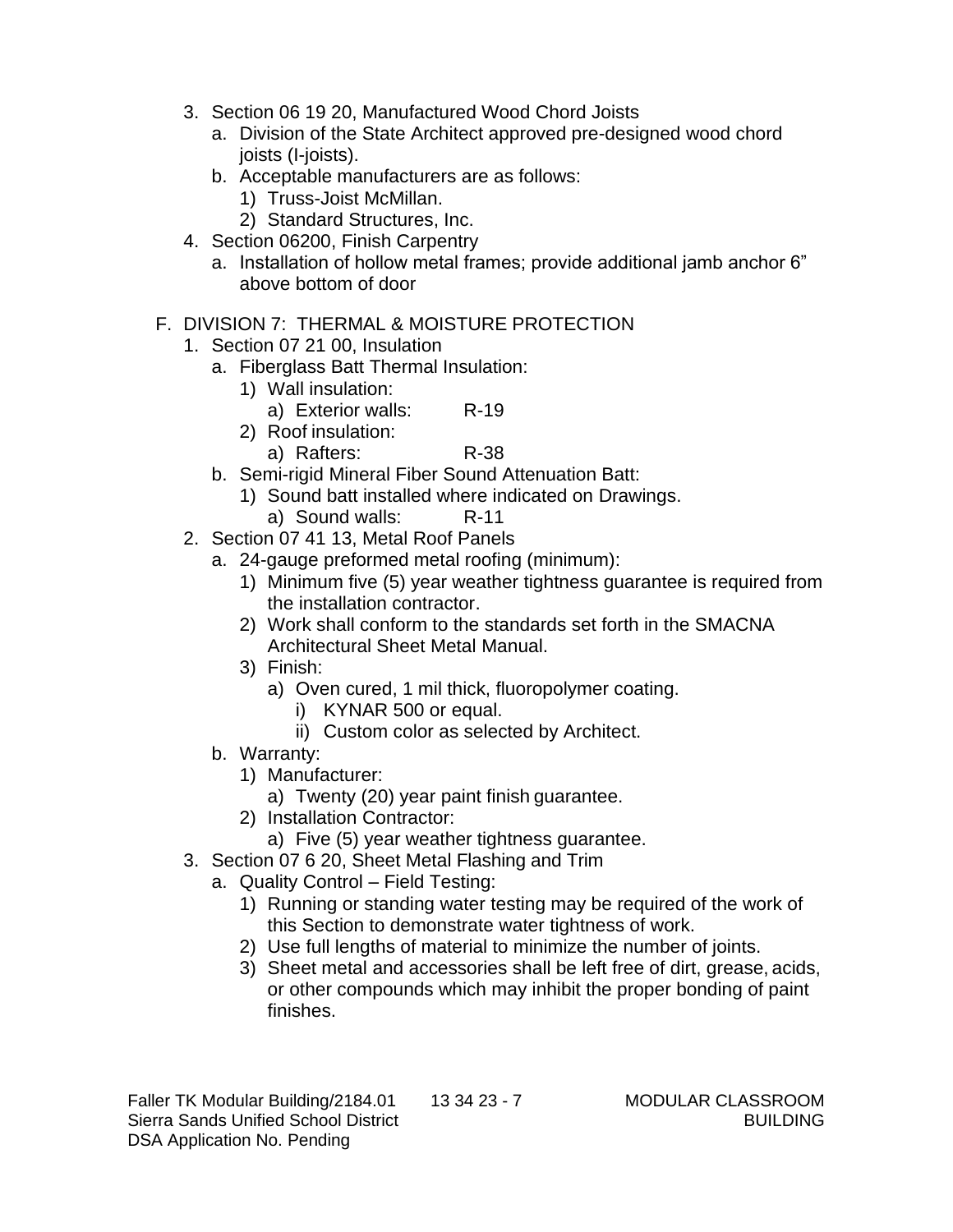- 4. Section 07 92 00, Joint Sealants
	- a. Material
		- 1) Building related sealant and caulking
			- a) Sealant around door, window, and louver frames
		- 2) Joint primer and filler
		- 3) Interior sealant and/or caulking required to prevent passage of moisture into wall assemblies or behind fixtures and built-in furnishings
			- a) Caulking of wall openings around all toilet accessories.
		- 4) Acoustical Sealant
		- 5) Intumescent fire stopping:
			- a) Intumescent material for sealing holes or voids in fire rated floors and walls.
			- b) Joint sealing system for sealant joints in fire rated concrete walls.
	- b. Quality Assurance
		- 1) Warranty:
			- a) Provide a written guarantee to maintain sealant/caulking in a watertight condition for a minimum period of 2 years.
		- 2) Qualifications:
			- a) Installer shall be thoroughly trained and experienced in the necessary skills required to perform this work.
		- 3) Delivery, Storage, and Handling:
			- a) Deliver materials to the jobsite in original, unopened containers with labels intact.
			- b) Store only under conditions recommended by the manufacturers.
				- i) Remove and dispose of material that has exceeded the shelf life recommended by its manufacturer.

# G. DIVISION 8: DOORS AND WINDOWS

- 1. Section 08 11 13, Hollow Metal Doors & Frames
	- a. Materials- Doors:
		- 1) 16-gauge steel extra heavy-duty seamless doors.
			- a) Exterior doors shall be prepped for painting.
			- b) Reinforced with internal channels:
				- i) 12 gauge at top of door for closer.
				- ii) 16 gauge at sides and bottom of door.
	- b. Materials- Frames
		- 1) Exterior; 14-gauge steel welded corner frames
			- a) Exterior frames shall be galvanized.
			- b) Heavy-duty anchor clips. Provide extra clip 6" from bottom of hollow metal doors.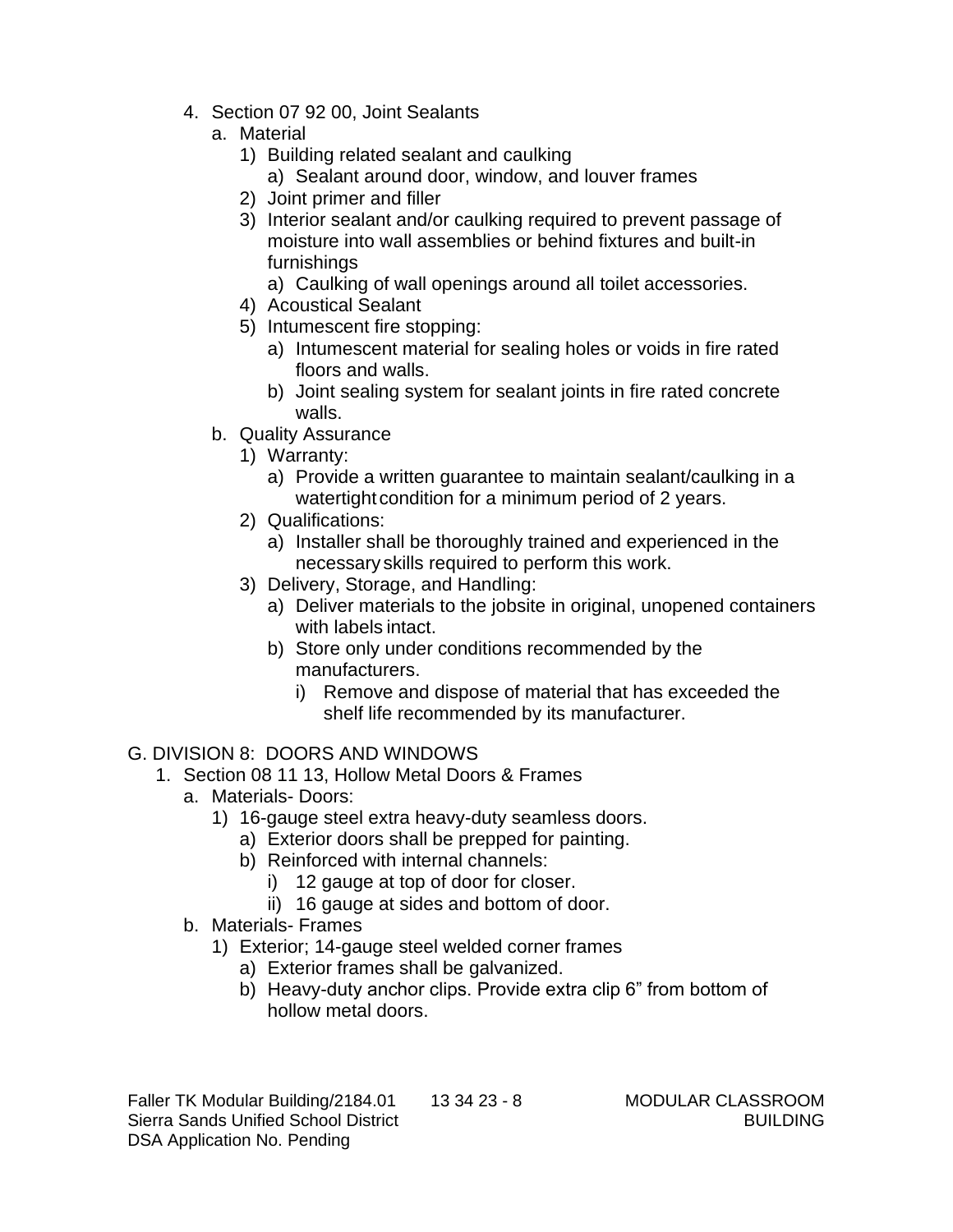- 2) Interior; 16-gauge steel welded corner frames
	- a) Interior frames shall be primed for field painting
	- b) Heavy-duty anchor clips. Provide extra clip 6" from bottom of hollow metal doors.
- c. Warranty:
	- 1) Steel doors and frames supplied with a one (1) year warranty against defects in materials and workmanship.
- 2. Section 08 14 16, Wood Doors
	- a. General
		- 1) Wood doors will be used on interior openings only.
			- a) Doors shall be premium quality, 1-3/4" thick, flush type, particleboard core.
				- i) Stiles shall be 1-1/2" wide hardwood or fire treated Douglas Fir.
				- ii) Rails shall be 2-1/4" wide.
					- aa) 3/4" minimum shall be hardwood.
				- iii) Core adhesive shall be type II minimum.
				- iv) Face adhesive shall be type I minimum.
			- b) Veneer shall be plain sliced AWI grade-1 facing veneer of natural book matched White Birch.
				- i) Provide veneer with minimal color variation throughout.
					- aa) Premium quality, solid core.
					- bb) Stain grade natural birch veneer.
				- ii) Finish shall be factory applied stain finish.
	- b. Quality Assurance
		- 1) General:
			- a) Wood door supplier to be a qualified direct distributor of products to be furnished. In addition, the distributor is to have in their regular employment an AHC/CDC, or person of equivalent experience, who is to be made available at reasonable times to consult with the Architect, Contractor,and/or Owner regarding any matters affecting the wood doors in this project.
			- b) When hanging doors, do not subject them to extremes of heat and/or humid conditions. Relative humidity shall not be less than 30% or more than 60%.
		- 2) Conformance:
			- a) Obtain doors from a single manufacturer to ensure uniformity in quality of appearance and construction. All material supplied for this project to conform to NWWDA/WDMA IS 1-A for premium grade wood doors.
			- b) Installation shall meet the minimum standards set forth in WI Manualof Millwork, as modified by this Section.
				- i) Provide a WI Certified Compliance Certificate for Installation at the completion of project installation.
		- 3) Warranty:
			- a) Wood Doors:

Faller TK Modular Building/2184.01 13 34 23 - 9 MODULAR CLASSROOM Sierra Sands Unified School District **BUILDING** BUILDING DSA Application No. Pending i) Submit written warranty on manufacturer's standard form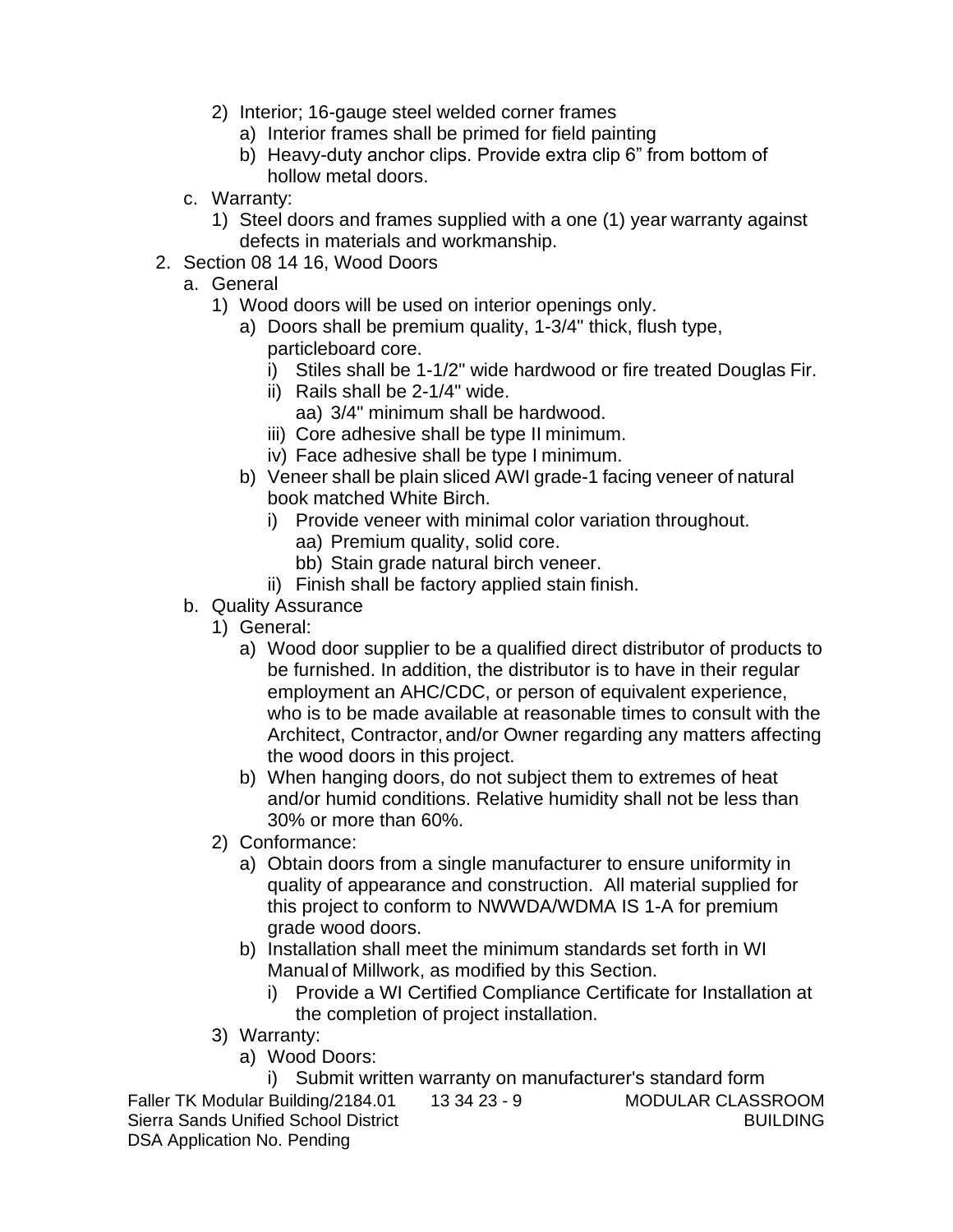signed by an official of the door manufacturer agreeing to repair or replace defective doors which have:

- aa) Delamination in any degree.
- bb) Warp or twist of 1/4 inch or more in any 3 foot 6 inch by 7 foot plane of door face.
- cc) Telegraphing of stile, rail, or core through face to cause surface variation in excess of 1/100 inch in any 3 inch span.
- ii) Warranty to be in effect for life of the original installation.
- iii) Warranty to include refinishing and reinstallation that may be required due to repair or replacement of defective doors.
- iv) Warranty not to be in effect for any field-finished doors not having been sealed properly on all edges and faces.
- b) Installation:
	- i) Contractor shall warranty door installation for a period of one (1) year.
- 3. Section 08 31 13, Access Doors and Frames
	- a. Factory finished steel access doors.
		- 1) Use master key compatible key lock on exterior access doors.
		- 2) Use cam lock for interior access doors.
		- 3) Mount door on 175-degree minimum swing hinges with removable pins.
		- 4) Doors shall receive a baked-on factory primer coat.
		- 5) Final finish shall be field applied as specified in Section 09 91 23 Painting.
- 4. Section 08 51 13, Aluminum Windows
	- a. Manufacture/Model:
		- 1) Torrance Aluminum 2000 series with 1" outside glazing unit.
		- 2) Columbia C-2050 series (projected) and C-2000 series (fixed)
	- b. Window Type:
		- 1) Nail-in aluminum window frames with 1" double pane thermal glazing.
		- 2) Frames shall have integral plaster stop where applicable.
		- 3) Horizontal sliders and fixed windows.
	- c. Warranty:
		- 1) One year guarantee of thermal and physical integrity of insulated glass units.
	- 5. Section 08 71 00, Finish Hardware
		- 1) Finish Door Hardware- Refer to Drawing, Sheet SD-1, "Floor Plan" for detailed hardware sets.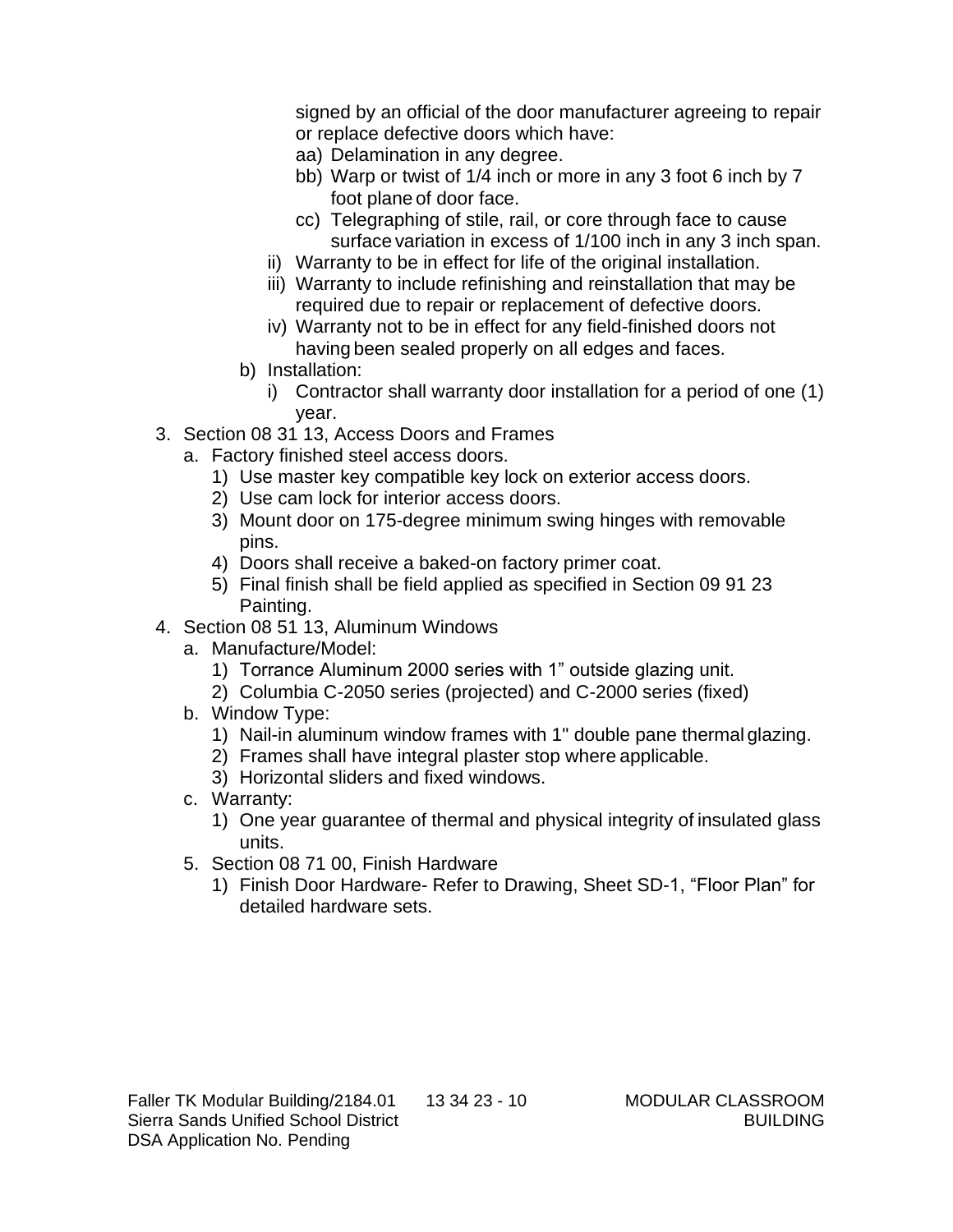- 2) Section 08 81 00, Glass and Glazing
	- a. Quality Assurance
		- 1) Regulatory Compliance:
			- a) Fire-rated glass shall comply with the requirements of the California Building Code (CBC) and Division of the State Architect (DSA) including, but not limited to, the following:
			- b) CBC Section 2406.1 Human Impact Loads:
				- i) Individual glazed areas in hazardous locations, including glazing used in fire assemblies shall pass the test requirements of CPSC 16 CFR Part 1201, or CBC Table 2406.2(2).
	- b. Materials
		- 1) Double Pane Glazing (1" insulated glazing Low E unit): Visual light transmission of 35%, Solar Heat Gain Coefficient (SHGC) of the glazing assembly shall be 0.24 or less:
			- a) Exterior Glazing:
				- i) Polished Plate Glass PPG Solargray with Solarban 60 on airspace side. Visual light transmission of 35%, Solar Heat Gain Coefficient (SHGC) when measured at the center of the glazing assembly shall be or less.
				- ii) Tempered or non-tempered as indicated on Drawings.
				- iii) Air Space shall be 1/2" sealed.
			- b) Interior Glazing:
				- i) Polished 1/4" Clear Float Plate Glass.
				- ii) Tempered or non-tempered as indicated on Drawings.
			- c) Perimeter Seal:
				- i) Butyl primary seal on each side of metal spacer with structural adhesive grade silicone secondary seal.
- H. DIVISION 9 FINISHES
	- 1. Section 09 21 16, Gypsum Board Assemblies
		- a. Interior gypsum board finishes and backing boards.
		- b. Type "X" in areas requiring fire rated construction.
		- c. Abuse-resistant gypsum fiber panels where indicated on Drawings.
		- d. Manufacturers:
			- 1) US Gypsum Co.;
			- 2) Gold Bond;
			- 3) Georgia-Pacific
			- 4) Other approved equal. Setting bed for 3/4" Cement Plaster WRB, Paper and ceramic tile **Expanded Metal Lath**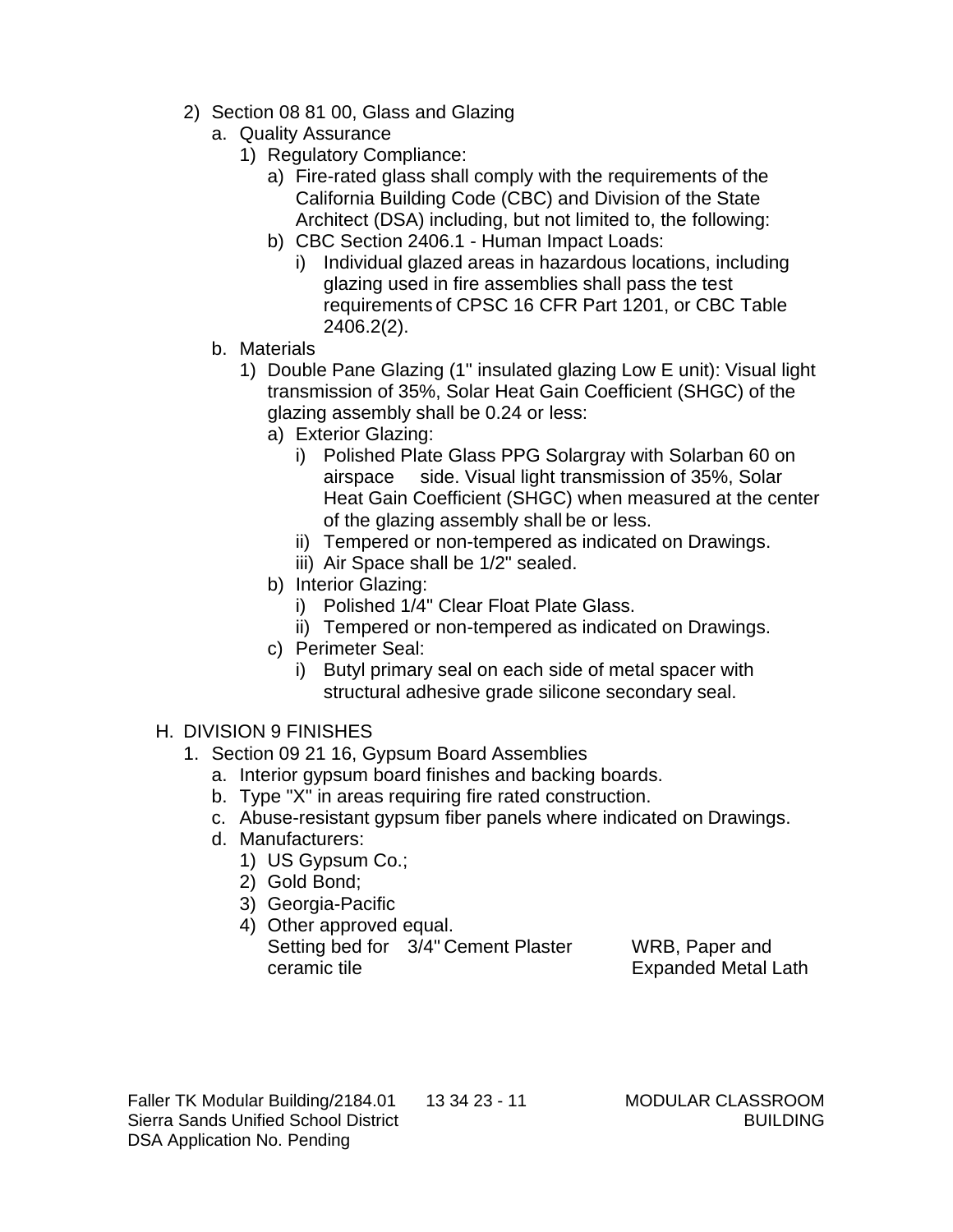- 2. Section 09 51 00, Acoustical Ceilings
	- a. Quality Assurance
		- 1) Regulatory Compliance:
			- a) Materials must meet the standard set by the State of California for environmental protection and hazardous material content.
			- b) Comply with all requirements of Division of State Architect (DSA).
				- i) DSA Interpretation of Regulations (IR)25-5.
				- ii) Qualified ICC-ER/ESR reports of submitted systems.
	- b. Materials
		- 1) Suspended acoustic ceilings shall be heavy duty T-bar grid.
			- a) Standard white color.
		- 2) Acoustical panels shall be 2'x 4' fissured typical.
	- c. Manufacturers:
		- 1) Suspension System:
			- a) Chicago Metallic
			- b) Donn
			- c) Armstrong Ceiling and Wall Solutions.
			- d) Substitutions must demonstrate structural equivalency and must be submitted as a no cost change order and must be approved by the Division of the State Architect, Structural Safety Section, and the Structural Engineer of Record.
		- 2) Acoustic Panels:
			- a) Armstrong Ceiling and Wall Solutions.
			- b) USG;
			- c) Or approved equal.
- 3. Section 09 65 00, Resilient Floor Covering (Provided and installed by District)
- 4. 09 68 10, Tufted Broadloom Carpeting (Provided and installed by District)
- 5. 09 91 13, Exterior Painting
	- a. Quality Control
		- 1) Tolerances:
			- a) No holidays, sags, runs, crawls, brush marks, or other blemishes.
			- b) All primers and finish coats shall be applied at manufacturer's recommended spread rates to produce manufacturer's recommended dry film thickness per coat.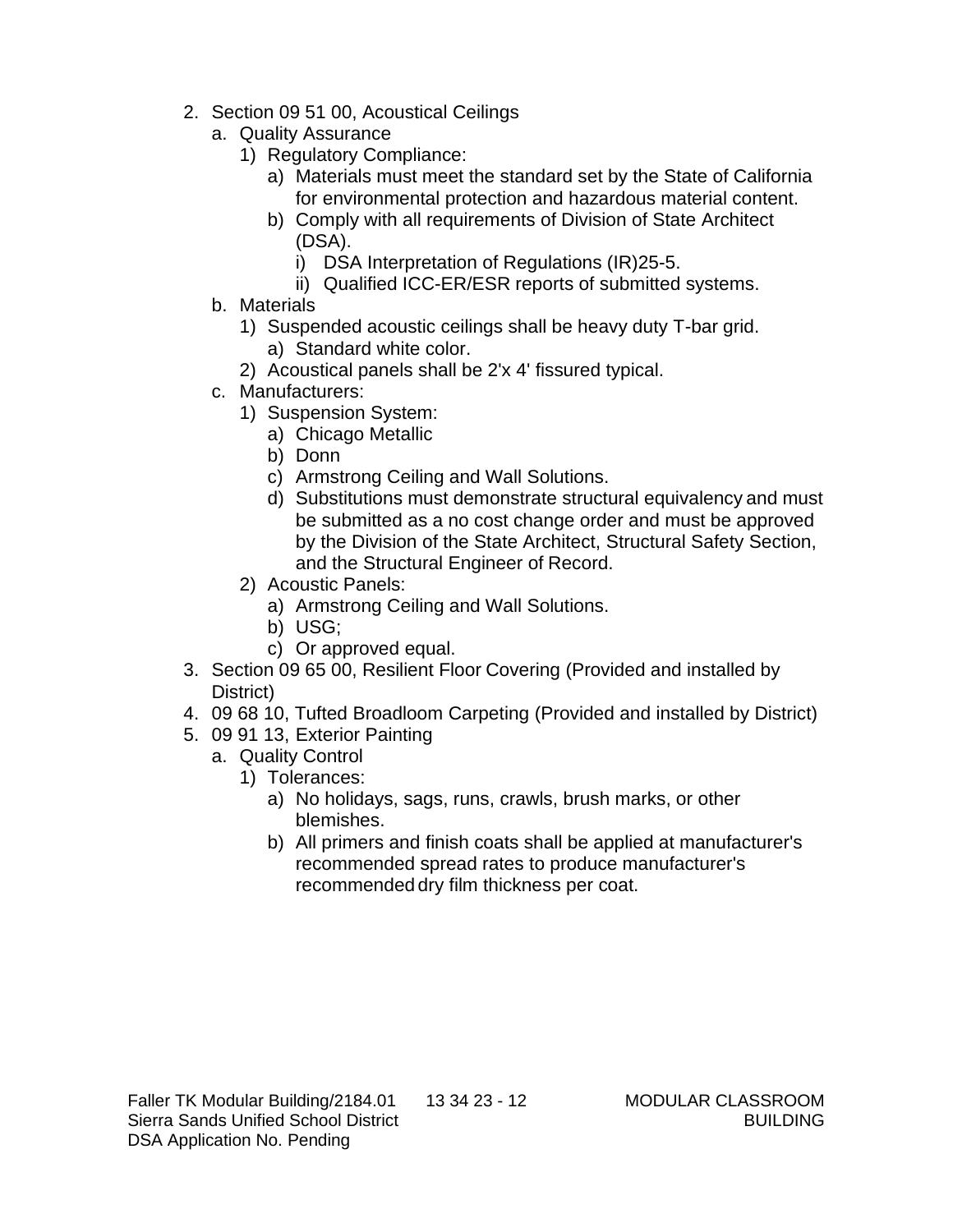- b. Paint Schedule (Based on Dunn-Edwards Paints, or Glidden Professional)
	- 1) Wood Work:
		- a) Painted Satin Finish:
			- i) 1st coat:
				- (1) Smooth/Rough Sawn Wood and Siding, (a) Exterior Acrylic Wood Primer, EZ Prime Premium (EZPROO); Glidden 6001 Hydrosealer)
				- (2) Synthetic Wood and Siding:
					- (a) Multi-Purpose Acrylic Primer, Ultra-Grip Premium (UGPROO); Glidden 6001 Hydroseal
			- ii) 2nd coat: Acrylic Low Sheen Paint, D.E. Spartashield (SSHL40); Glidden 2402V
			- iii) 3rd coat: Acrylic Low Sheen Paint, D.E. Spartashield (SSHHL40); Glidden 2402V
	- 2) Metal Work:
		- a) Ferrous Metal (structural steel and uncoated ferrous metals):
			- i) 1st coat (shop primed): Red Oxide Alkyd Primer by Section 05740.
			- ii) 1st coat: Bloc-Rust Premium (BRPOO) alkyd primer, or Devflex 4020PF
			- iii) 2nd coat: Exterior 100% Acrylic Semi-Gloss, DE Spartashield (SSHL50), Glidden 2406V.
			- iv) 3rd coat: Exterior 100% Acrylic Semi-Gloss, Spartaglo (W 7500V).
		- b) Metal Trim and Hollow Metal Doors and Frames:
			- i) 1st coat: Galvanized per section 08110
			- ii) 2nd coat: Galvanize etching per section 08110.
			- iii) 3rd coat: Alkyd Primer by Section 08110.
				- (1) When "Shop Primed," only touch up primer, Devoe 4020PF.
				- (2) Onsite solvent cleaning per SSPC-SP 1 requirements
			- iv) 4th coat: DTM Acrylic Enamel Semi-Gloss, Carboline Carbocrylic #3359 MC, Devflex 4216L S/G.
			- v) 5th coat: DTM Acrylic Enamel Semi-Gloss, Carboline Carbocrylic #3359 MC; Devflex 4216L S/G.
		- c) Galvanized Metal Work:
			- i) 1st coat: Chemical Etch, Galv-Etch (GE 123).
			- ii) 2nd coat: Epoxy Ester, Galv-Alum Premium (GAPROO) Interior/Exterior Non-Ferrous Metal Primer, Devoe 4020 PF.
			- iii) 3rd coat: Exterior 100% Acrylic Semi-Gloss, Carboline Carbocrylic #3359 MC; Devflex 4216L S/G.
			- iv) 4th coat: Exterior 100% Acrylic Semi-Gloss, Carboline Carbocrylic #3359 MC; Devflex 4216L S/G.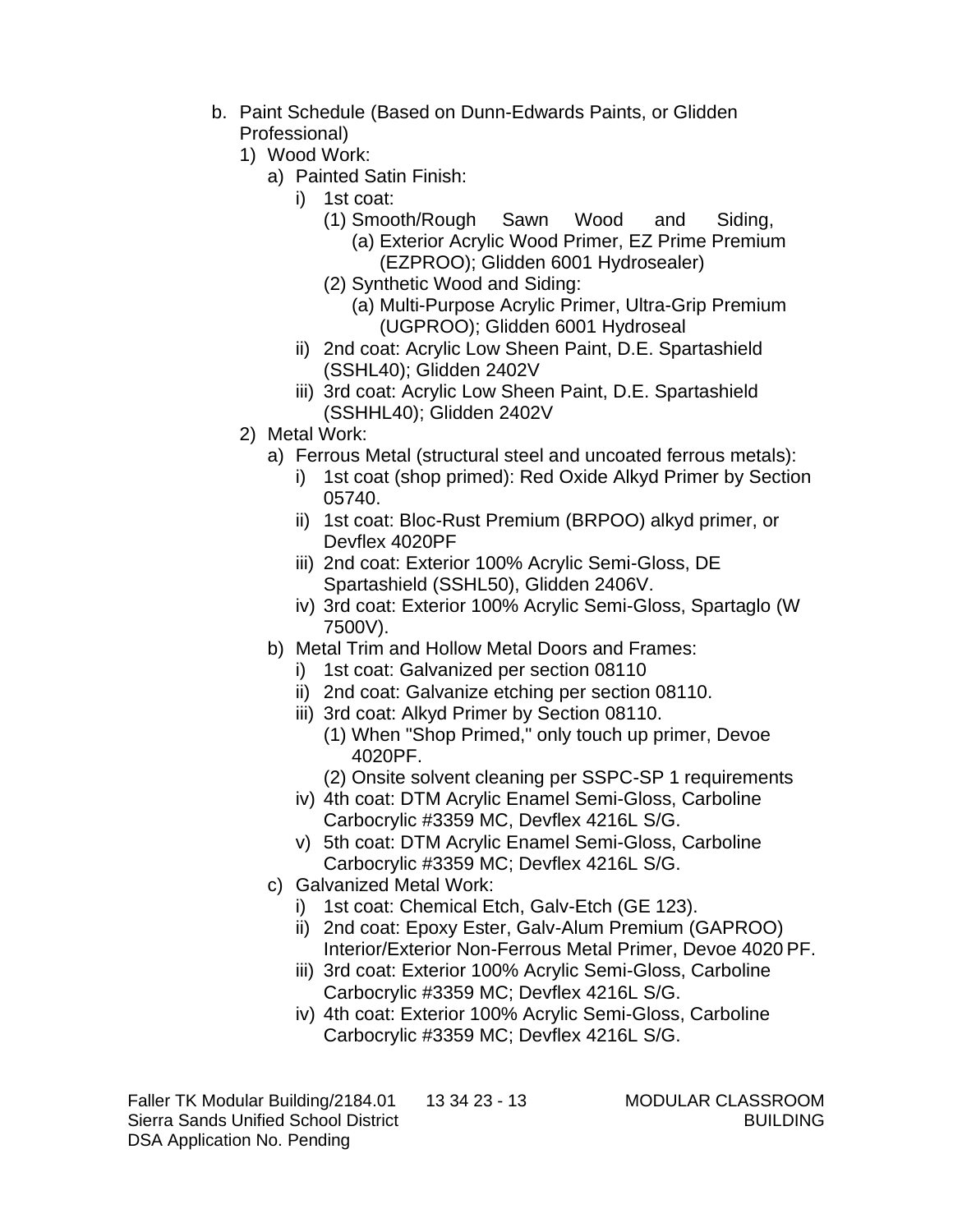- d) Mechanical Equipment:
	- i) Duct Work and Miscellaneous Equipment:
		- (1) As per Ferrous or Non-Ferrous metal listed above, as applicable.
- 6. Section 09 91 23, Interior Painting:
	- a. Quality Control
		- 2) Tolerances:
			- a) No holidays, sags, runs, crawls, brush marks, or other blemishes.
			- b) All primers and finish coats shall be applied at manufacturer's recommended spread rates to produce manufacturer's recommended dry film thickness per coat.
	- b. Paint Schedule (Based on Dunn-Edwards Paints, or Glidden Professional)
		- 1) Wood Work:
			- a) Painted Finish:
				- i) 1st coat: Interior Acrylic Enamel Undercoat, INTER-KOTE (W 6325); Glidden 1000 or 3210.
				- ii) 2nd coat: Acrylic Low Sheen Paint, Spartashield SSHL40; Glidden 1403V.
				- iii) 3rd coat: Acrylic Low Sheen Paint, Spartashield SSHL40; Glidden 1403V.
		- 2) Metal:
			- a) Metal Trim, Metal Doors, and Frames:
				- i) Same as for exterior painting above
		- 3) Gypsum Board:
			- a) Wall and Ceiling Finishes General Use Areas (eggshell):
	- c. Manufacturers:
		- 1) Dunn Edwards
		- 2) Benjamin Moore
		- 3) Sherwin Williams
		- 4) Glidden Professional
- I. DIVISION 10 SPECIALTIES
	- 1. Section 10 11 00, Visual Display Surfaces
		- a. Materials
			- 1) Liquid Marker System Boards:
				- a) Face Sheet: 24 magnetized gauge porcelain enameled sheet metal finish.
				- b) Core Material: 3/8" Particle Board.
				- c) Panel Backing: 0.005" Aluminum Foil Panel.
				- d) Frame with extruded aluminum channel trim:
					- i) 0.50 thick with 5/8" legs.
					- ii) Miter corners.
					- iii) Clear anodized.

Faller TK Modular Building/2184.01 13 34 23 - 14 MODULAR CLASSROOM Sierra Sands Unified School District BUILDING BUILDING DSA Application No. Pending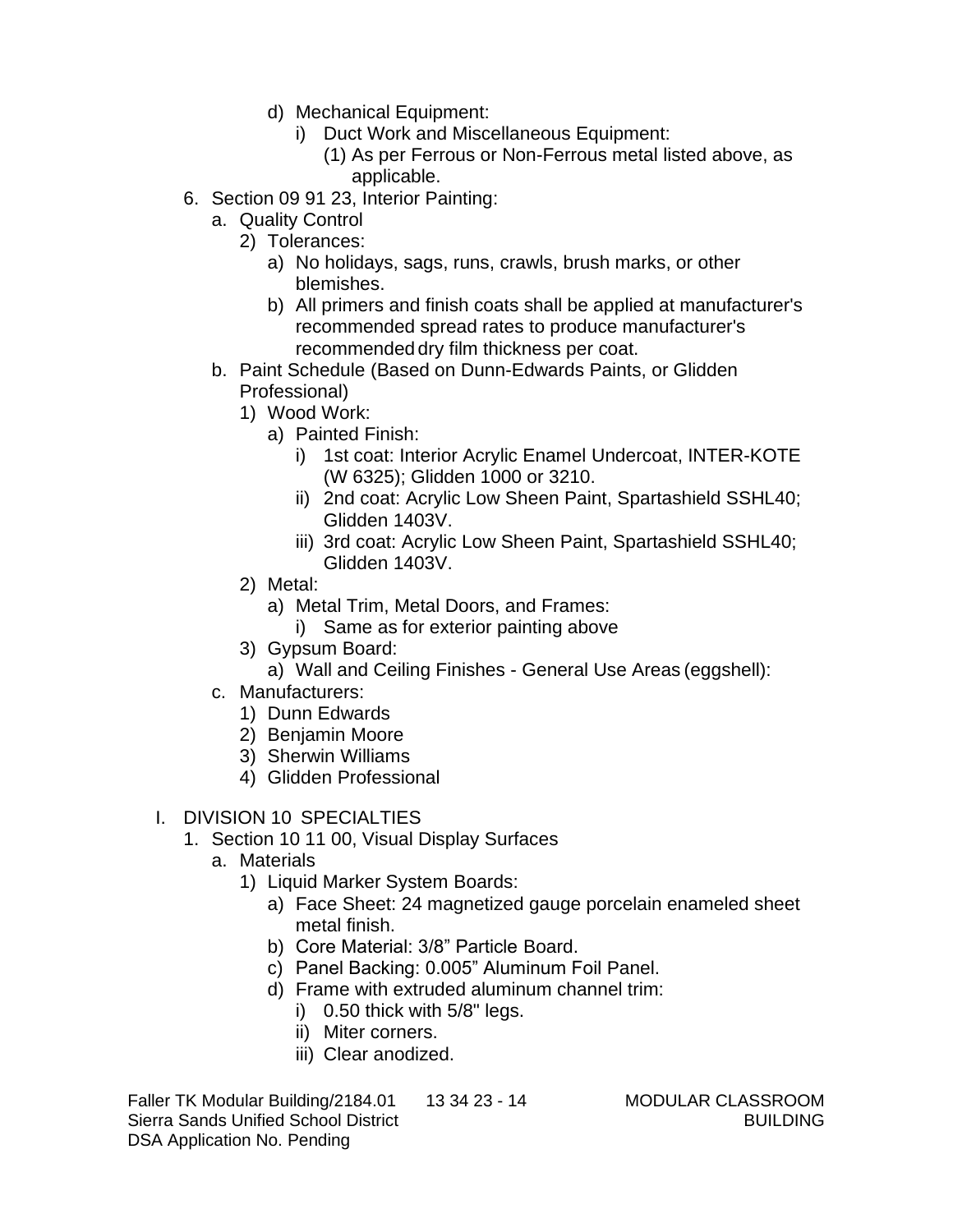- e) Panel Size: 4'-0" high x 8'-0" long typical unless noted otherwise on Drawings.
- 2) Tackboard:
	- a) Tackboard Surface: Vinyl fabric on 7/32"cork underlay with 1/4" hardboard back.
	- b) Frame with extruded aluminum channel trim:
		- i) 0.50 thick with 5/8" legs.
		- ii) Miter corners.
		- iii) Clear anodized.
- c) Panel Size: 4'-0" high x 8'-0" long typical unless noted otherwise on Drawings.
- d) Panel Color: Vinyl covering shall match the covering listed in the Vinyl Covered Fiberboard (VCF) section of these specifications in areas with VCF, and/or shall match the Vinyl Wallcovering in its section of these specifications to match the corresponding surrounding areas.
- e) Design Standard:
	- i) Claridge Factory Built Tackboards.
- b. Manufacturers:
	- 1) Liquid Marker Boards and Tackboards:
		- a) Polyvision
		- b) Lemco
		- c) Claridge
		- d) Or approved equal.
		- a)
- 2. Section 10 44 00, Fire Protection Specialties
	- a. Fire extinguishers shall be dry chemical type as shown.

#### 1) FE1 Recessed 4A:60B:C

- b. Fire extinguisher cabinets shall be constructed of 18-gauge minimum thickness material.
	- 1) Cabinet, flange and door construction shall be welded with welds ground smoothly.
	- 2) Factory finish white baked on enamel.
	- 3) Cabinet doors shall be clear acrylic type with hollow steel frame.
		- a) Use continuous piano hinge assembly.
		- b) Door shall be open 180 degrees
	- c. Manufactures:
		- 1) Potter-Roemer
		- 2) Standard Fire-West
		- 3) J.L. Industries
		- 4) Larsen's Manufacturing Co.
		- 5) Or equal
- J. DIVISION 11 EQUIPMENT 1. No Work

Faller TK Modular Building/2184.01 13 34 23 - 15 MODULAR CLASSROOM Sierra Sands Unified School District BUILDING BUILDING DSA Application No. Pending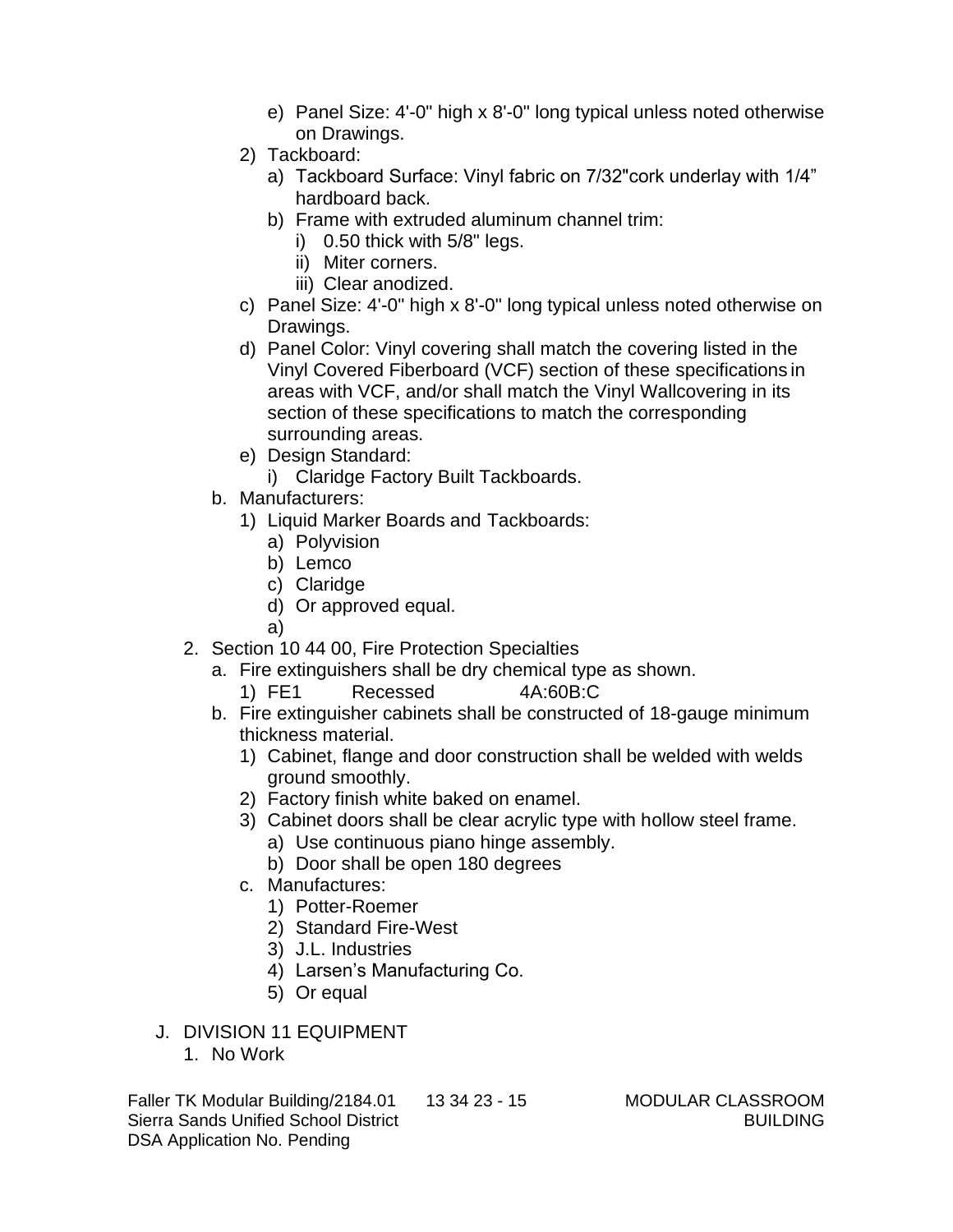K. DIVISION 12 FURNISHINGS

- 1. No Work
- L. DIVISION 13 SPECIAL CONSTRUCTION 1. No Work
- M. DIVISION 14 CONVEYING SYSTEMS
	- 1. No Work
- N. DIVISION 23 MECHANICAL
	- 1. Section 23 00 00, General Mechanical Requirements
		- a. Codes and standards:
			- 1) Comply with applicable codes.
			- 2) Comply with the requirements of local utility companies.
		- b. Permits and Fees:
			- 1) Contractor to pay for required permits & fees.
		- c. Definitions:
			- 1) Piping
			- 2) Equipment
		- d. Guarantees:
			- 1) Submittal of manufacturer's warranties.
		- e. Coordination of Trades:
			- 1) Electrical Work.
		- f. Cleaning, Testing and Adjusting:
			- 1) Contractor shall pay for all required testing and adjustments required.
	- 2. 20 80 00 Heating, Ventilation, and Air Conditioning
		- a. Scope of Work.
			- 1) Materials:
				- a) Ductwork and accessories:
					- i) General:
						- (1) Construction per CMC Chapter 10 and SMACNA manuals.
					- ii) Rectangular Ducts:
						- (1) Fabricated and supported per CMC tables 10A and 10E.
						- (2) Ells shall have air foil type turning vanes.
					- iii) Round Ducts:
						- (1) Galvanized:
							- (a) United McGill "Uni-Rib" spiral lockseam.
							- (b) 8" diameter or less use Noll or Young snap-lock.
					- iv) Duct Joints:
						- (1) Rectangular:
							- (a) "S & Drive" clips.
							- (b) Ducts 18" and larger "Ductmate 25/35" factory fabricated duct joints.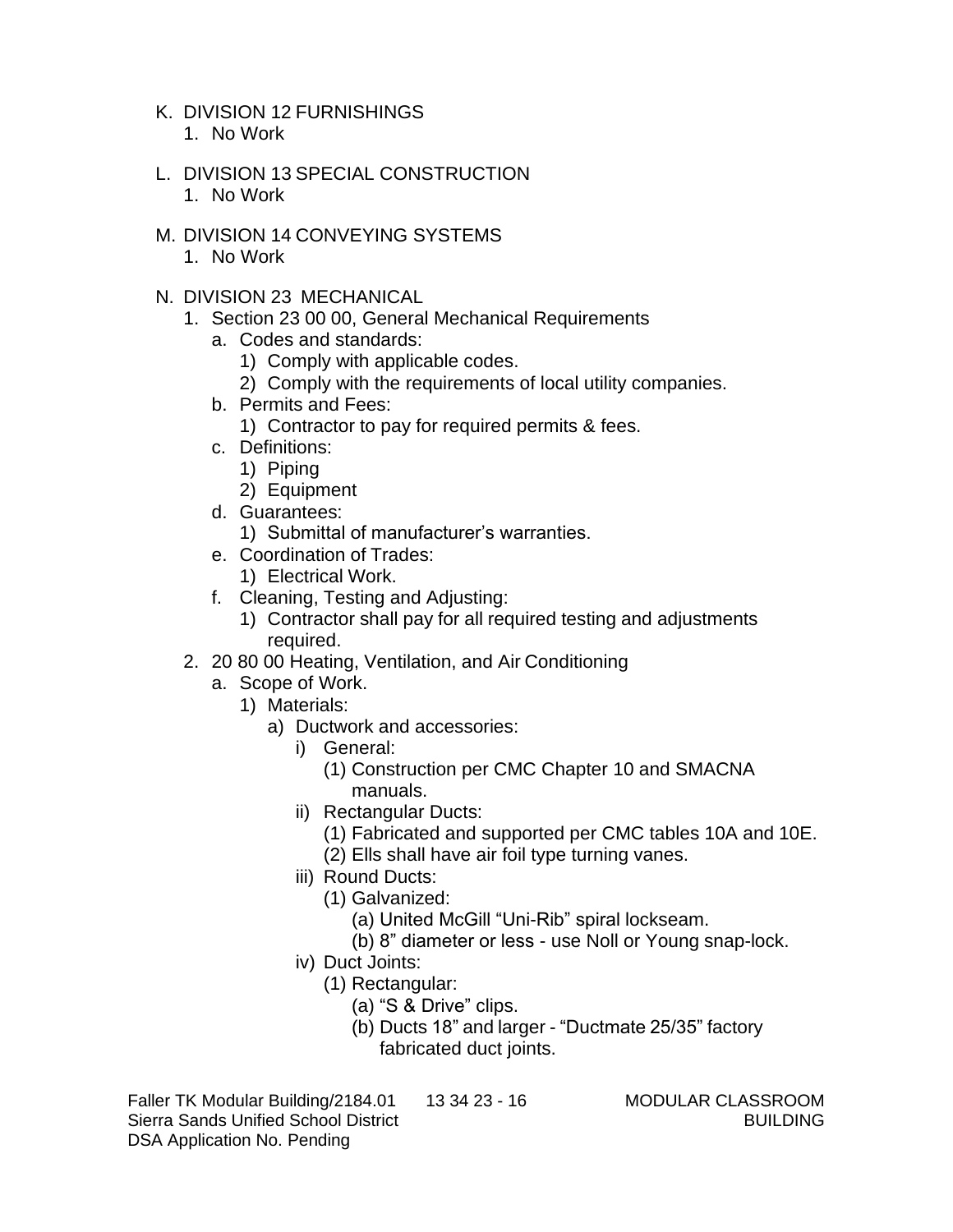- (2) Round:
	- (a) Male Female slip joints with a minimum of (3) sheet metal screws.
- v) Flexible Duct:
	- (1) Limited to last seven feet of branch duct run-outs.
		- (a) J.P. Lamborn Type APF-07
		- (b) Thermaflex M-RE.
- b) Grilles and Diffusers.
- c) Insulation.
- d) Vibration isolators:
	- i) Spring rail curb type, DSA pre-approved.
- 2) Equipment:
	- a) Rooftop-mounted dual pack heating & air-conditioning units.
		- i) High efficiency type with economizers.
		- ii) "Lennox" (District standard).
- 3) Installation:
	- a) Ductwork
	- b) Equipment
	- c) System air balance
- 3. Section 23 09 23, HVAC Control System
	- a. Scope of Work:
		- 1) Control HVAC systems & equipment.
		- 2) Remotely monitored and changeable.
		- 3) System shall be compatible with districts current EMS system.
	- b. Materials.
	- c. Installation.
- O. DIVISION 26 ELECTRICAL
	- 1. Section 26 01 00, Basic Electrical Requirements
	- 2. Section 26 05 00, Basic Electrical Materials and Methods
	- 3. Section 26 10 00, Service and Distribution
		- a. Electrical power distribution system.
		- b. All connections shall be made above ground level.
	- 4. Section 26 51 20, Exterior Lighting a. Exterior- Energy Efficient LED
	-
	- 5. Section 26 51 50, Interior Lighting
		- a. Classrooms Energy Efficient LED:
			- 1) Motion detector, photocell and dimmer controlled.
		- b. Lighting control panel automatic controls.
- P. DIVISION 27 COMMUNICATIONS
	- 1. Section 27 50 00, Distributed Communications and Monitoring Systems
		- a. Provide conduit, boxes, and backboards for security alarm system that will be provided and installed by owner.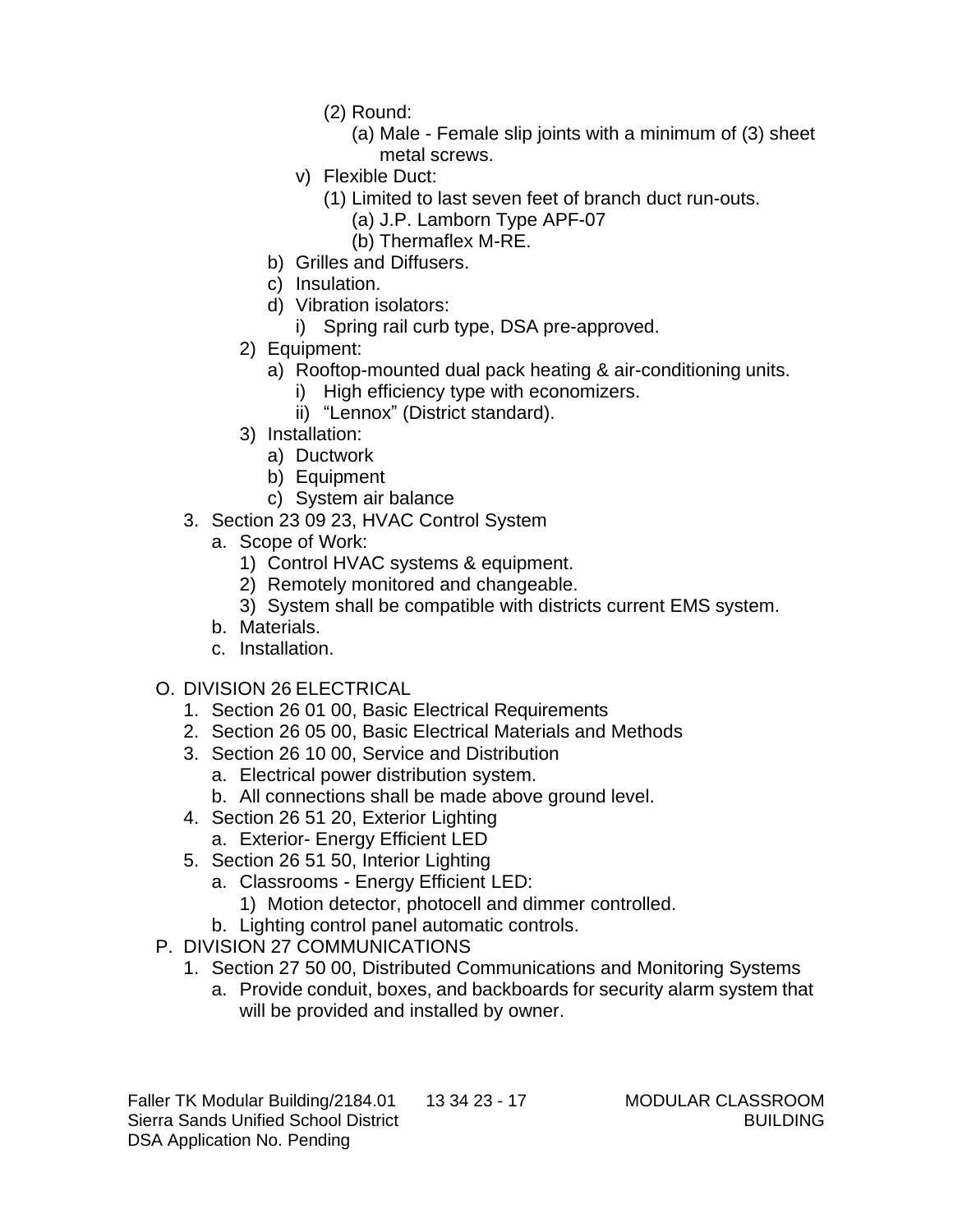- Q. DIVISION 28 ELECTRONIC SAFETY AND SECURITY
	- 1. Section 28 31 11, Building Intrusion Detection
		- a. Provide conduit, boxes, and backboards for intrusion alarm system that will be provided and installed by owner.
	- 2. Section 28 46 00, Fire Detection and Alarm
		- a. Provide conduit, boxes, and backboards for fire alarm system that will be provided and installed by owner.

## **PART 3 – EXECUTION**

## **3.01 COORDINATION AND EXAMINATION**

- A. It is the Contractor's responsibility to make all necessary prior arrangements with the Owner's authorized representative for access to building site and removal of obstructions, if necessary. Contractor shall bear all costs related to delivery of building modules to site. Provide Owner with a plan of proposed property entry point and path of travel to the building site for approval at least two weeks prior to delivery. Notify Architect and Owner at least 48 hours prior to delivery of modules on site.
- B. The Contractor shall verify that the building site and foundation is ready to receive the building prior to transportation of any modules by visiting and inspecting the site.
- C. Report any unacceptable conditions to the Architect. Do not deliver any building modules until unacceptable conditions have been corrected.
- **D.** Coordinate and cooperate with the Site Contractor to prevent conflicts between the separate portions of work.

## **3.02 PROTECTION**

A. Protect Owner's property, facilities and utilities from damage during transportation and erection of building modules. Repair or replace any damage to satisfaction of Owner.

# **3.03 INSTALLATION AT SITE**

A. Site Construction: Once delivery of modules is made, erection shall commence immediately and be pursued in a timely and continuous manner until complete. All modules called for at that site shall be scheduled for delivery and erection in one continuous time frame.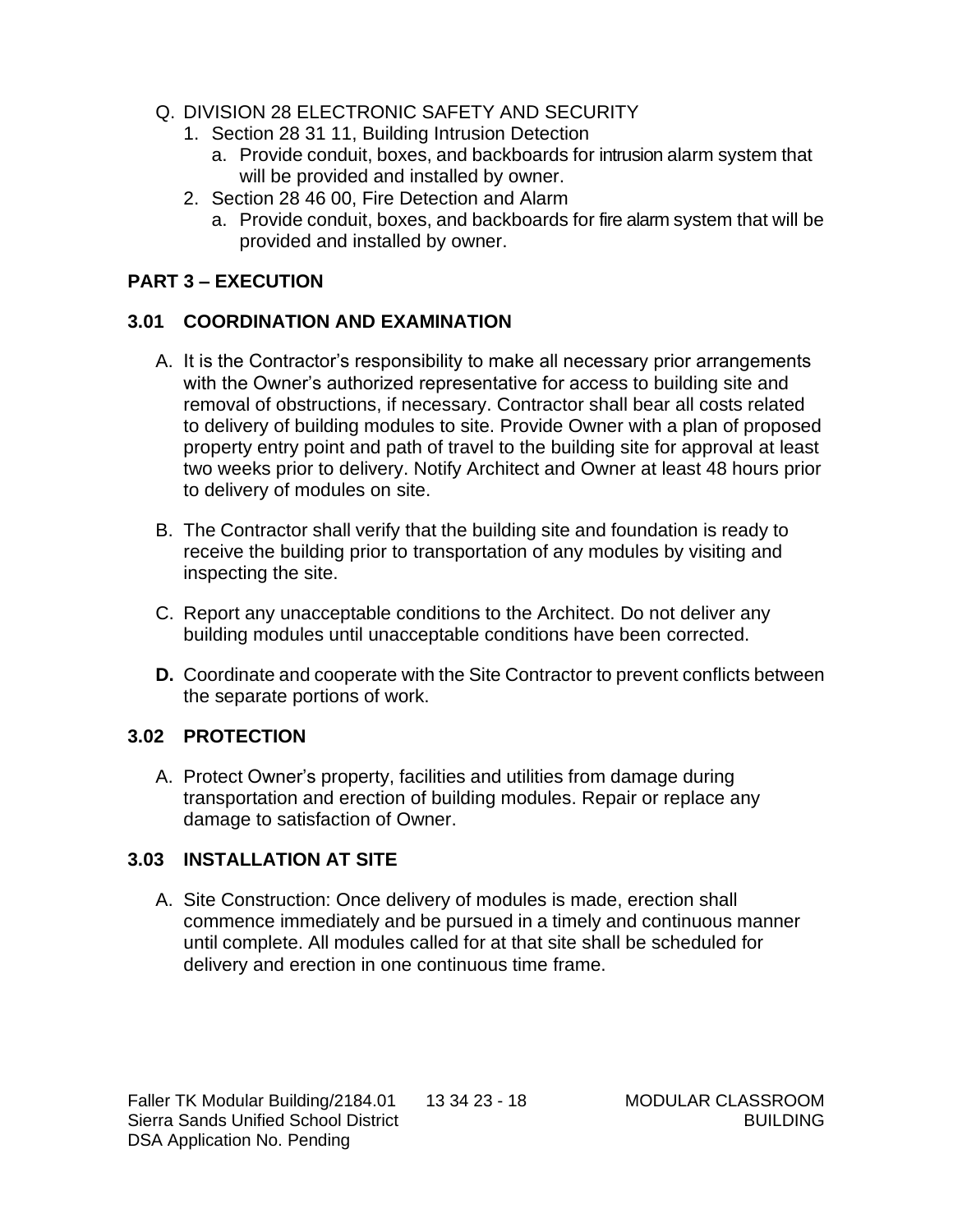- B. Construction Progress: The Contractor shall furnish materials, articles and equipment in ample quantities and at such times as to assure uninterrupted progress of the work. Failure to provide adequate working force, or material of proper quality, or failure in any other respect to prosecute the work with diligence and force specified herein are grounds for declaring a default on the contract.
- C. Set building modules plumb, level and square; straight and true to line with foundation.
- D. Site Security: Security of the buildings against vandalism is the sole responsibility of the Site Contractor until completion and structures have been accepted by the Owner.
- E. On-site Inspection: Arrange for inspections of work on-site by DSA as required by that agency. Submit copies of inspection reports to Architect and Owner.

#### **3.04 CLEAN UP AND ADJUSTING**

- A. The adjacent site and the structures shall be cleaned and made ready for occupancy prior to acceptance by the Owners.
- B. Test and adjust controls and operating functions as required by appropriate specification section. Repair or replace any damaged or malfunctioning hardware, fixtures, equipment or controls.

## **3.05 UTILITY HOOK-UPS**

A. Utility Connections: All utility connection points shall be located per the approved drawings to accommodate hook-ups provided at the site. Unless otherwisenoted, extend utility connections (five) 5 feet from building and terminate with appropriate temporary closures. Final utility connections are by the Site Contractor.

## **3.06 OWNER INSTRUCTION AND DOCUMENTATION**

- A. Provide instruction to Owner's designated personnel in operation and maintenance of all equipment, fixtures and utilities included in the modular building as stipulated in appropriate specification sections.
- B. Deliver operating manuals, parts lists and warranties for all equipment and fixtures in modular building to Owner or as stipulated by commissioning agent.